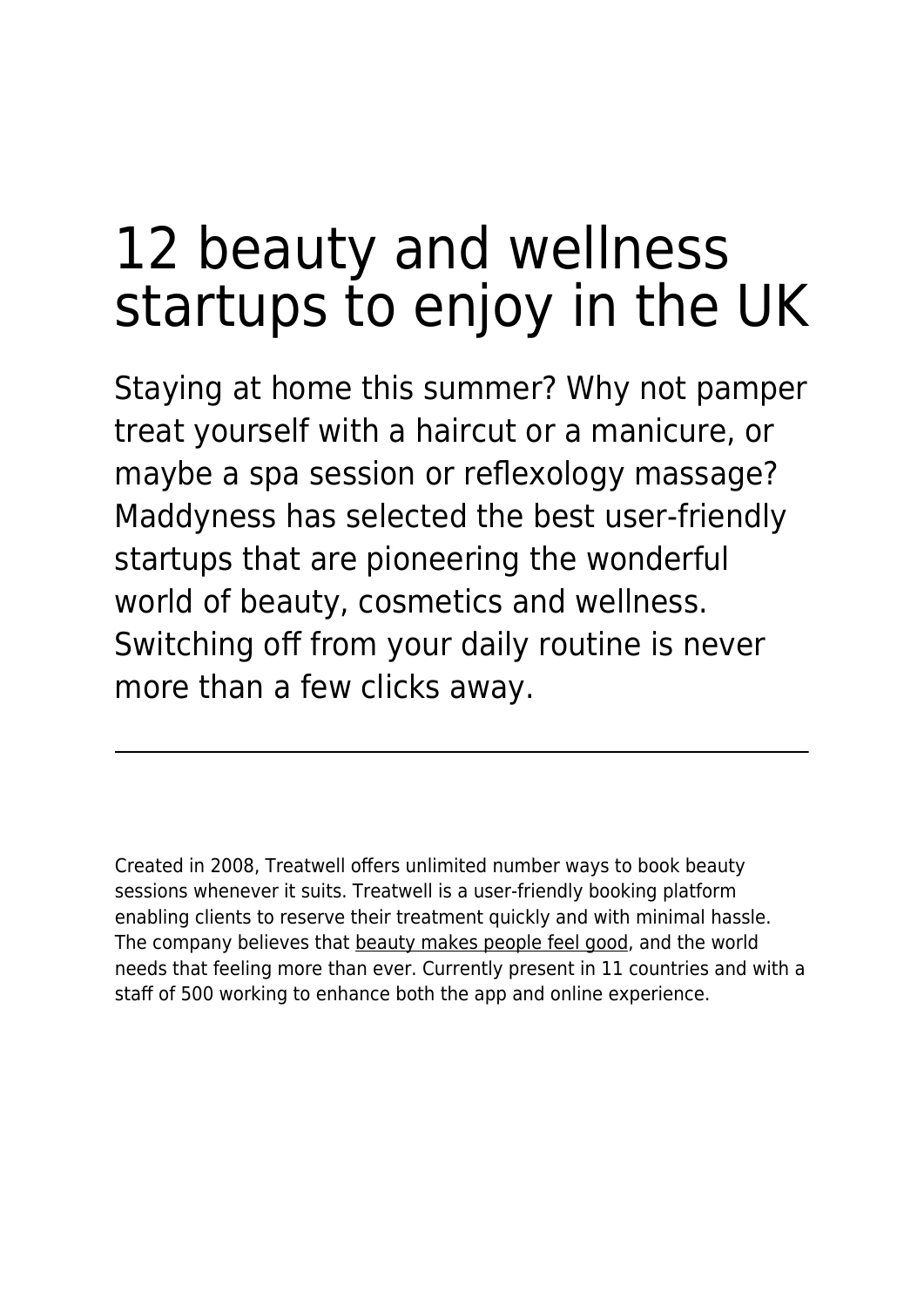[Discover Treatwell](https://www.treatwell.co.uk/)

Co-founded by Mick Tilley and Kirstie Looms in Harrogate, beauty marketplace platform Vivify makes it easy for everyone to get their beauty on demand. Vivify lets you find and book mobile hair, beauty, nail, barbering, massage and aesthetic treatments at not just a time and price that is right for you, but also at the location of your choosing.

## beauty.

on

demand.<https://t.co/upB8G7eLg1>[#beautyondemand](https://twitter.com/hashtag/beautyondemand?src=hash&ref_src=twsrc%5Etfw) [#beautylikeaboss](https://twitter.com/hashtag/beautylikeaboss?src=hash&ref_src=twsrc%5Etfw) [#vivify](https://twitter.com/hashtag/vivify?src=hash&ref_src=twsrc%5Etfw) [#vivifypro](https://twitter.com/hashtag/vivifypro?src=hash&ref_src=twsrc%5Etfw) [pic.twitter.com/0ZlMNZ2Oyl](https://t.co/0ZlMNZ2Oyl)

— vivify (@vivify\_beauty) [July 16, 2020](https://twitter.com/vivify_beauty/status/1283835116645683211?ref_src=twsrc%5Etfw)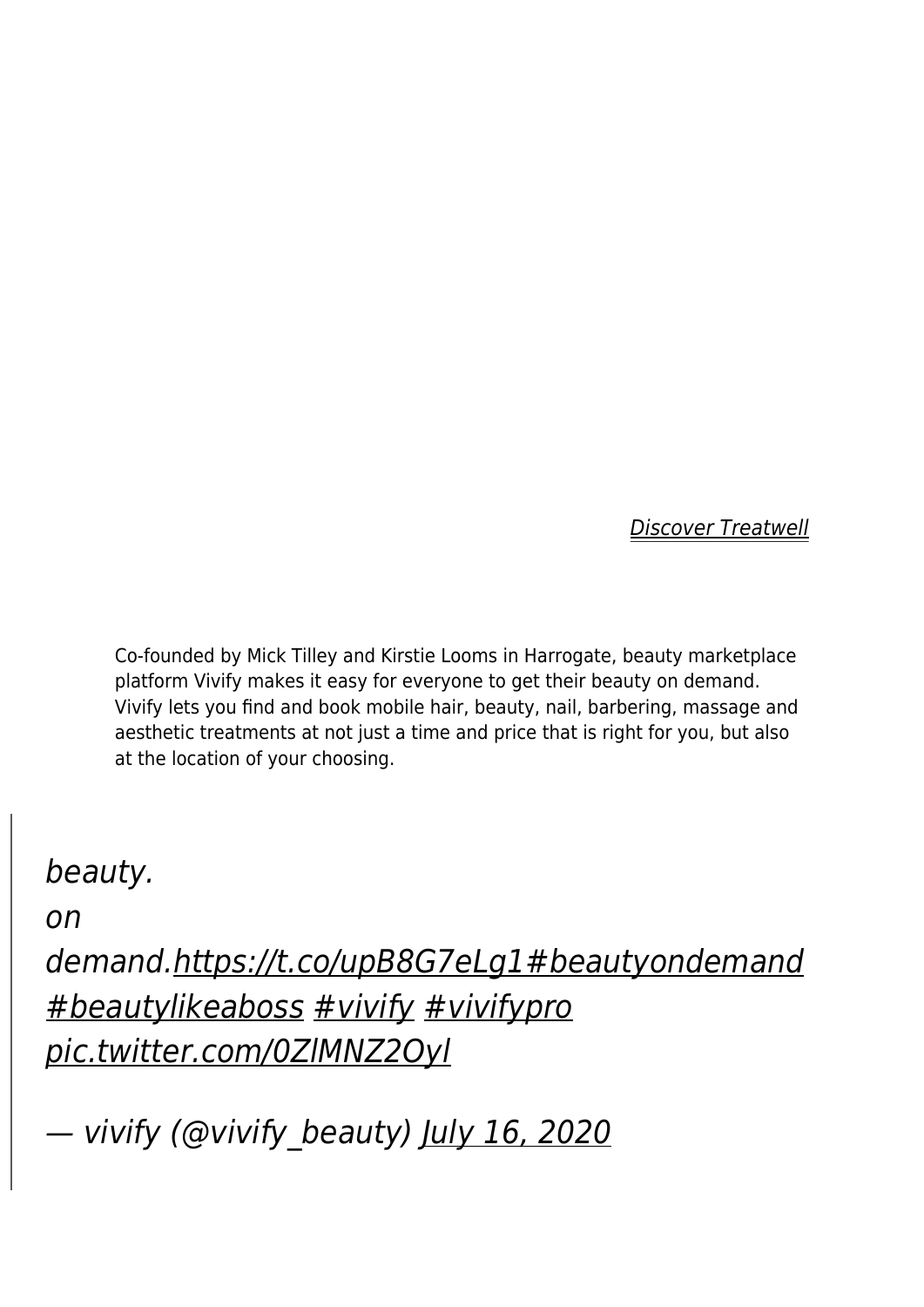My Beauty Matches is the fastest way to shop beauty products with impartial, bespoke recommendations giving the choice of 3,000 brands. The e-commerce platform helps its clients save time by offering 160 retailers in one place, along with matching and tailoring the perfect products for every customer's needs. This revolutionary one-stop personalised beauty shopping website is the fastest way to find the right products with more than 300,000 products to choose from.

## [Discover My Beauty Matches](https://www.mybeautymatches.com/)

Online since 2018, Curate Beauty gives a boost to wholesale with a marketplace designed for see-now-buy-now. The platform showcases top independent beauty brands while streamlining the buying process for UK retailers, facilitating retailers' entry into the £30B beauty market by providing enhanced visibility and scaling opportunities for beauty brands all in one place.

https://www.instagram.com/p/CD4N7DRA9yr/

[Discover Curate](https://curate-beauty.com/)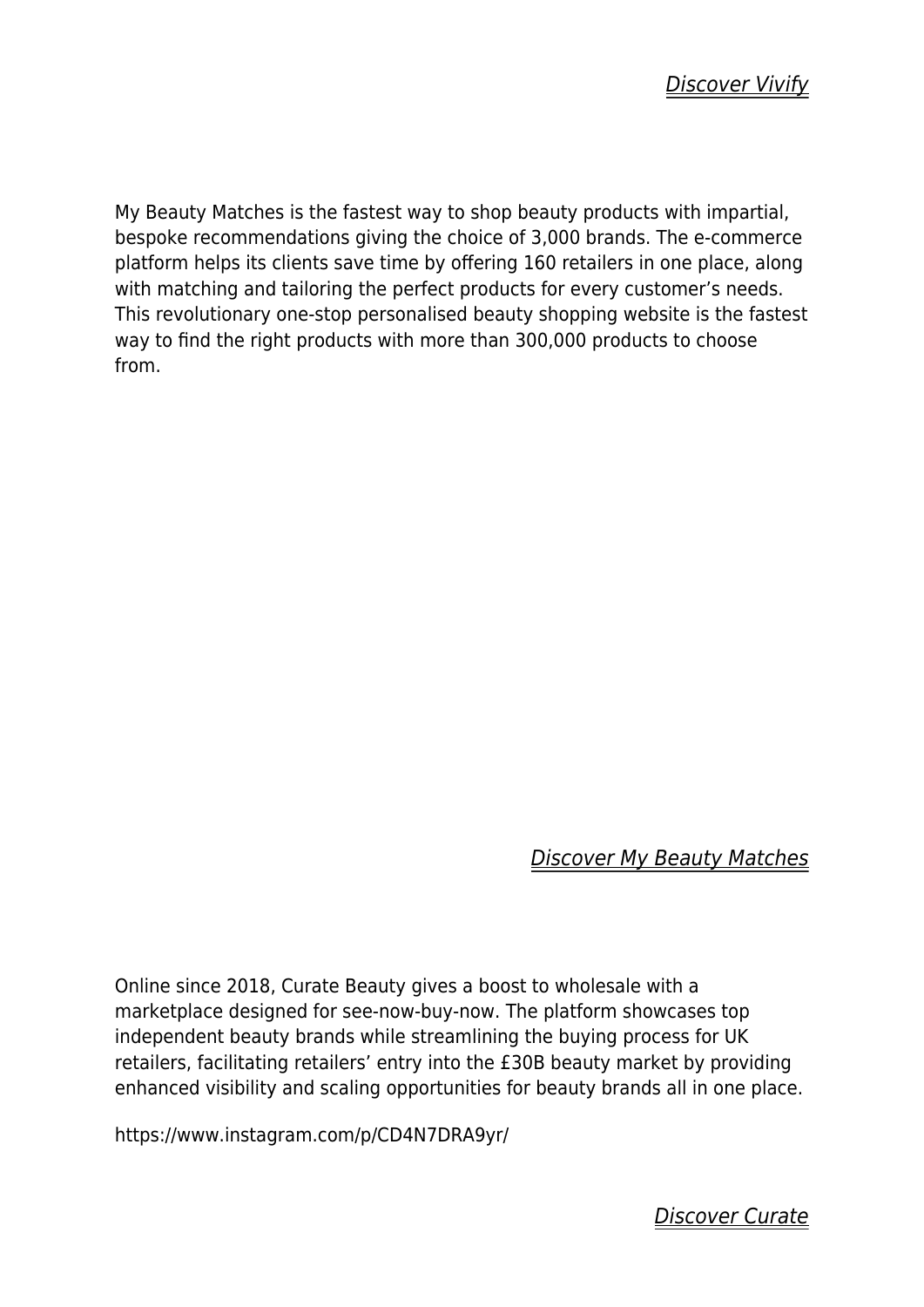Founded in 2017 by Ben and Leanne Cleaver from their kitchen, ThatchFace provides different oils and scents for men to pamper themselves and take care of their beard. Using only natural ingredients, and focusing on a single-minded mantra of subtle scents and lightweight oils, the company provides better beard care suitable for all thatched faces.

https://www.instagram.com/p/Bg1P7-wA04a/

[Discover ThatchFace](https://www.thatchface.com/)

Read also

[Lockdown Haircut, the UK's first virtual barber](https://www.maddyness.com/uk/2020/05/30/lockdown-haircut-the-uks-first-virtual-barber/)

Lone Design Club has been revolutionising retail since 2016. All the brands are local, independent labels, fuelled by nothing but passion. The company creates short term concept stores appearing for 1-2 weeks at a time, creating platforms for consumers to discover and shop from independent brands with traceable and mindful practices, selling unique, exclusive and one of a kind items incomparable to that on the high street.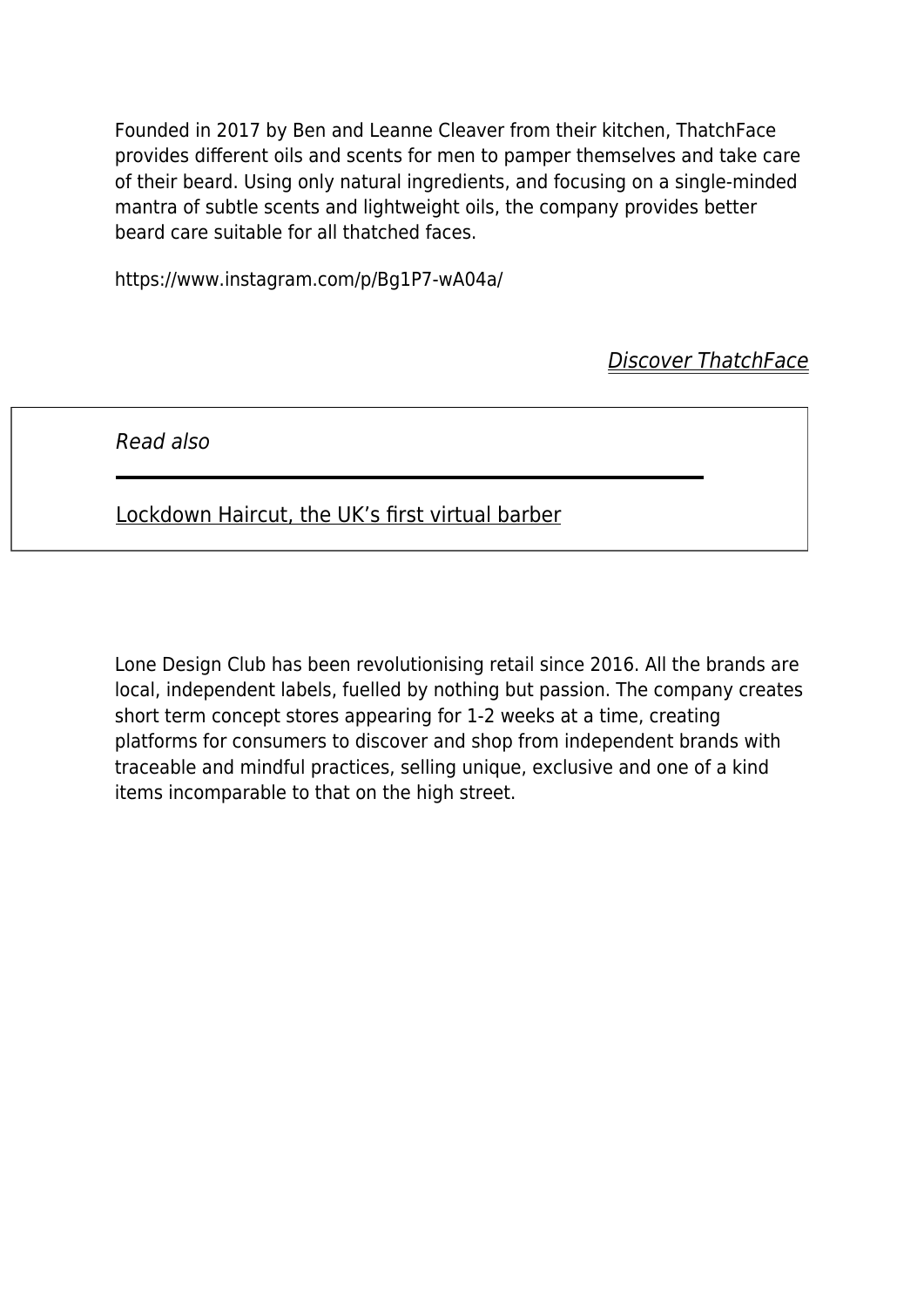[Discover Lone Design Club](https://lonedesignclub.com/)

Bespoke Advantage is a boutique beauty brand management company, dubbed "the beauty company behind the beauty companies". The company provides brand creation and product development to clients across the beauty, spa and wellness industry and specialises in branded and private label beauty.

Wearing makeup and a mask at the same time requires a bit of thought, longwearing foundations and lipsticks are best suited. [#beauty](https://twitter.com/hashtag/beauty?src=hash&ref_src=twsrc%5Etfw) [#cosmetics](https://twitter.com/hashtag/cosmetics?src=hash&ref_src=twsrc%5Etfw) <https://t.co/MTSypSOI3K>

— Bespoke Advantage (@bspokeadvantage) [August](https://twitter.com/bspokeadvantage/status/1289968440342532096?ref_src=twsrc%5Etfw) [2, 2020](https://twitter.com/bspokeadvantage/status/1289968440342532096?ref_src=twsrc%5Etfw)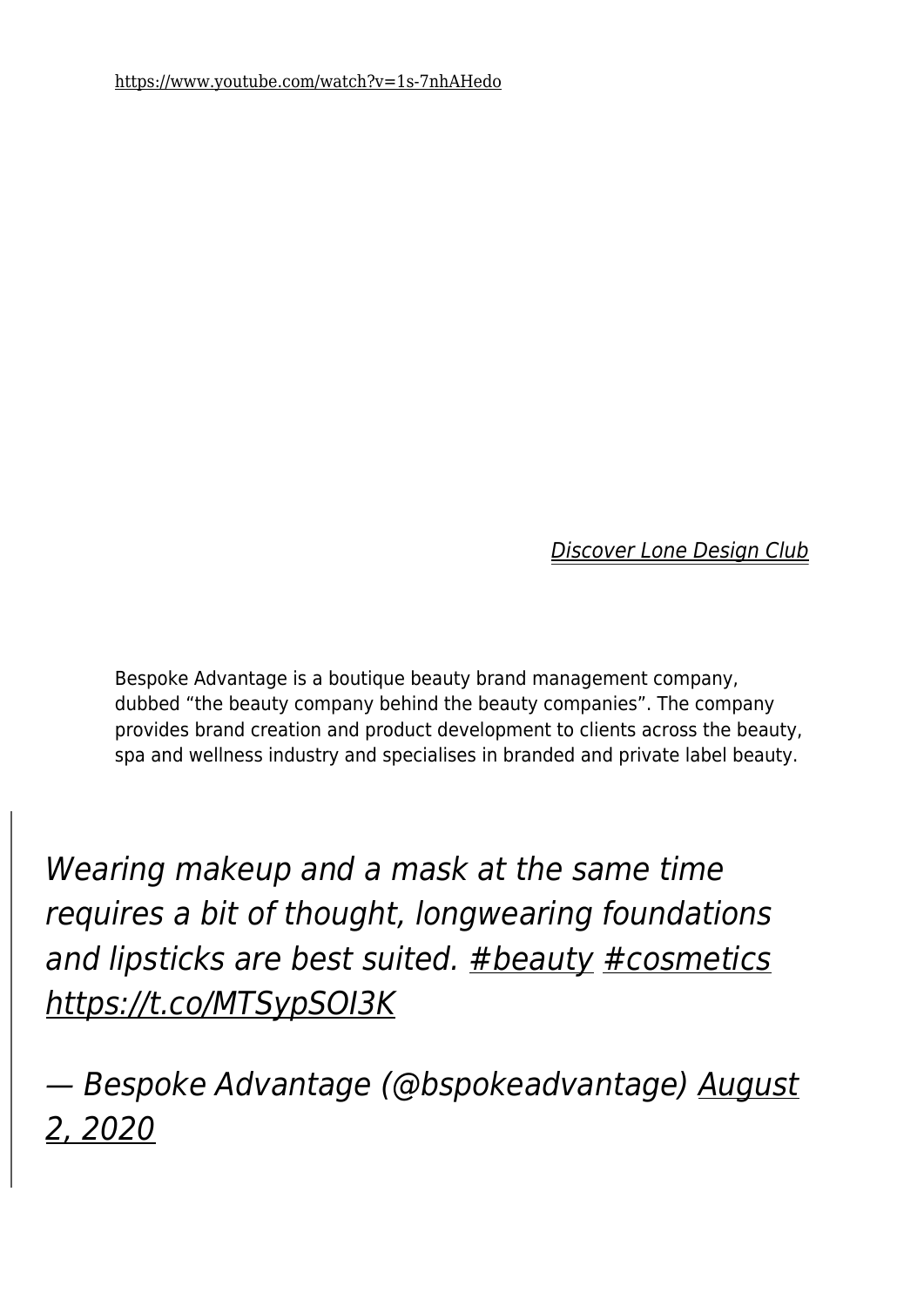Part of the CBD revolution, CBII was created in December 2019 in partnership with [Health & Happiness Group](https://www.cbii-cbd.com/cbii-in-partnership-with-bod-australia). The brand offers a range of empowering health and wellness brands with the same goal: to inspire you to live healthier, happier lives. CBII is inspired by nature and aims help you feel in sync with your natural rhythm.

https://www.instagram.com/p/CDgVPHaHSUU/

[Discover CBII](https://www.cbii-cbd.com/)

Birchbox has redefined the way people shop for beauty and grooming by pairing a monthly delivery of personalised samples with original content and a robust e-commerce shop. The company partners with the best brands in the industry, from mainstream favourites to niche up-and-comers, and uses a proprietary algorithm to send the right products to the right people, based on their profiles and preferences. On top of that, it provides its users with tips, tutorials, reviews and a generous loyalty program.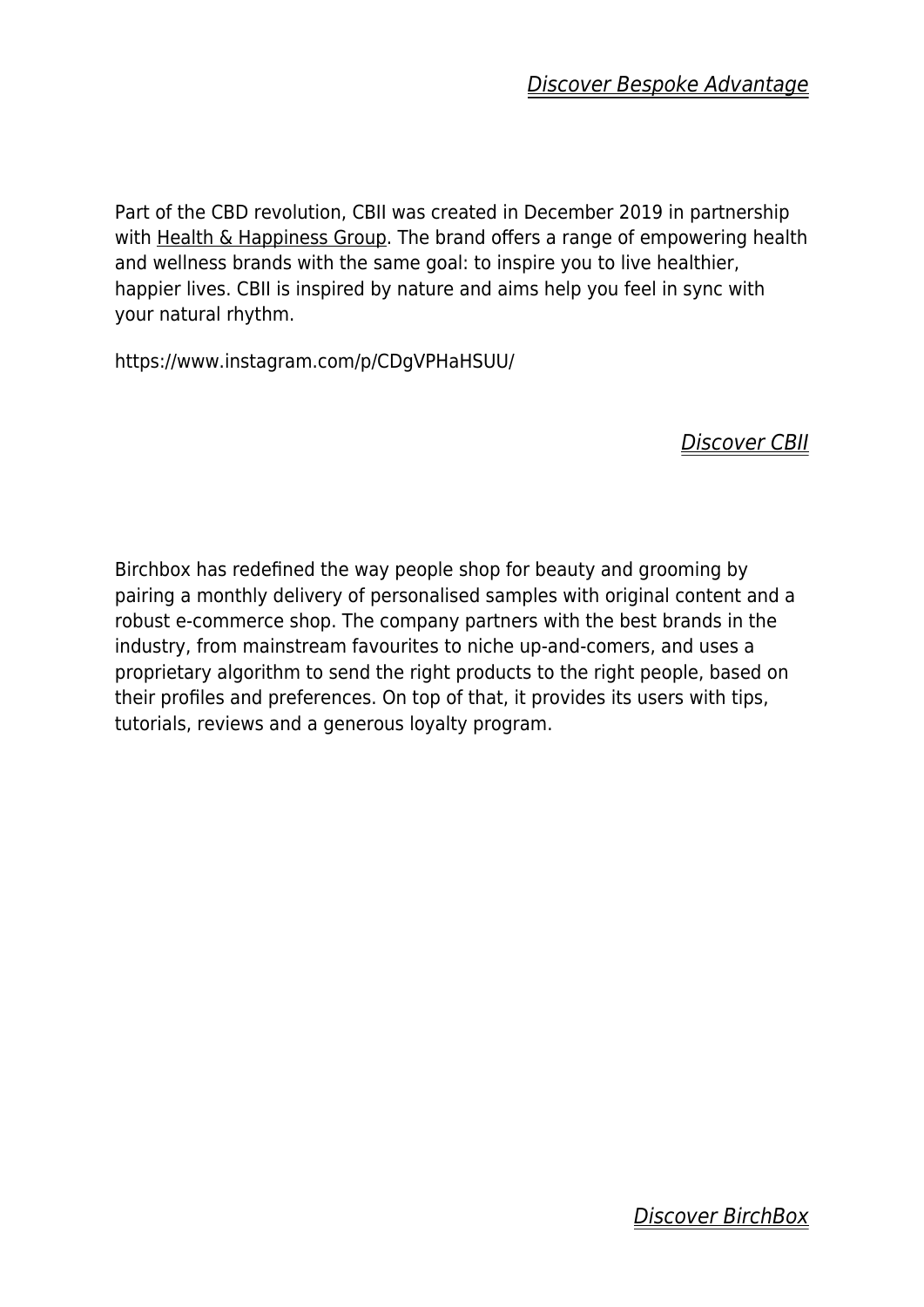Beauty Pie thrives on making its members feel like a kid in a cosmetics candy store and delivers the absolute best in beauty nonstop and at great prices, "because there should be no guilt in getting gorgeous'. Beauty Pie is a members-only beauty club that cuts out the middlemen. The beauty provider buys the very best luxury makeup, skincare, fragrance, candles and haircare formulas in large volumes – just like mainstream luxury brands do – but does away with middlemen, bricks and mortar stores, celebrity endorsements and retail markups to ensure you get a fair deal on your beauty arsenal.

[https://www.youtube.com/watch?v=pYZDho\\_mkp4](https://www.youtube.com/watch?v=pYZDho_mkp4)

[Discover Beauty Pie](https://www.beautypie.com/)

Founded in 2005, Feelunique is Europe's largest independent online beauty retailer, with over 20,000 products from around 450 leading brands including luxury brands Chanel, Dior, Tom Ford, Estée Lauder, YSL, Kérastase, GHD, Kiehl's and Laura Mercier. Feelunique has over 1.6M registered customers worldwide and ships on average 11,500 products a day to 110 countries from the UK to France and Australia. Feelunique believes that beauty is FUN and that everyone should have access to it regardless of ethnicity, gender, religion, sexual orientation and socio-economic status.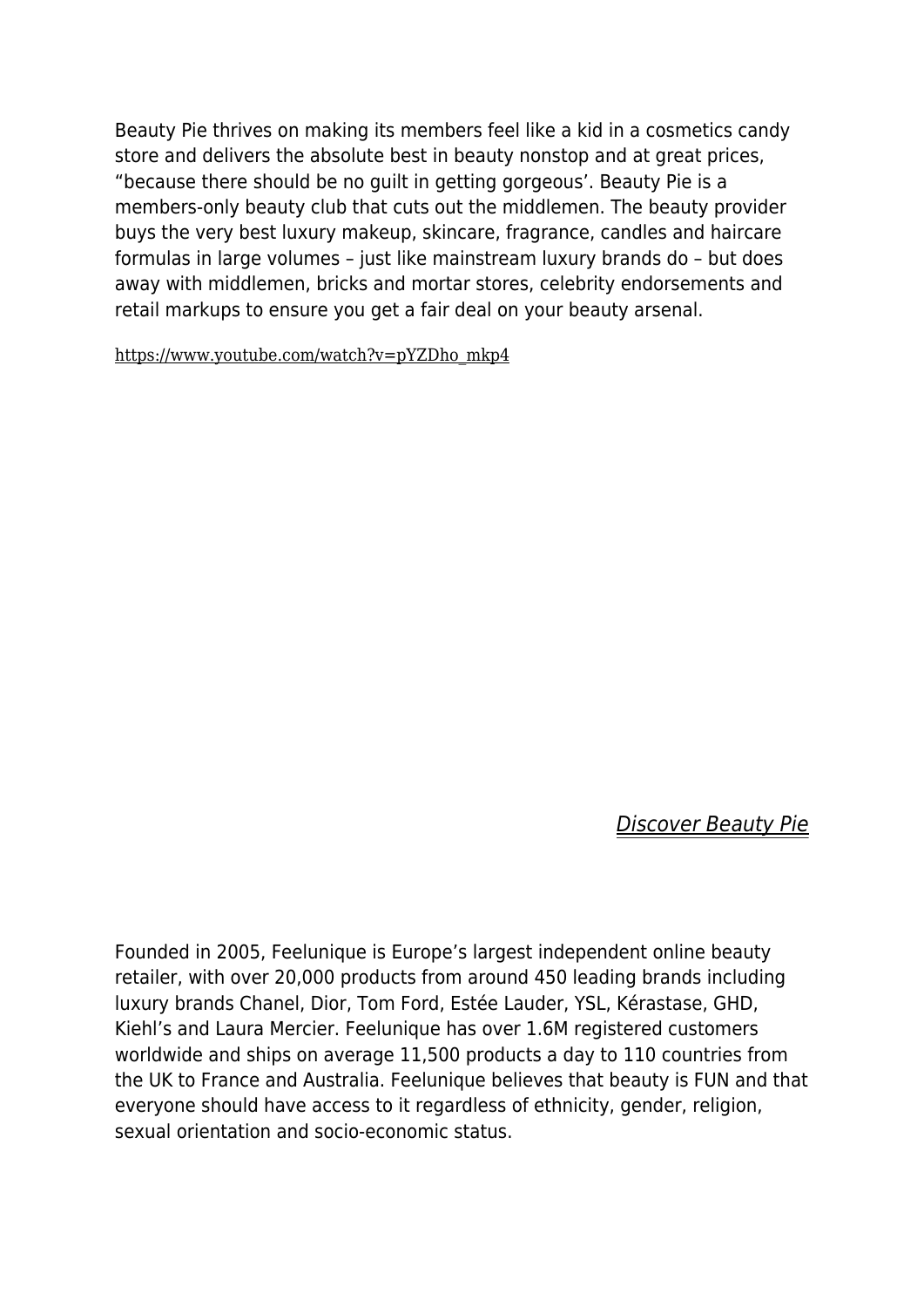[Discover Feelunique](https://www.feelunique.com/)

Since 2006, Soap & Glory has been supporting the Clean of England, providing fun, fearlessly world-class products to give every girl the best beauty care adapted to their budget. Proud purveyor of an absolutely fabulous full range of beauty, body and bath-stuffs, Soap & Glory recommends putting products on with happiness and abandon. Noticeable products are the super-plumping SEXY MOTHER PUCKER™ lipstick, the dry-skin classic THE RIGHTEOUS BUTTER™ body butter – voted Britain's Best Body Butter – and finally, its MAKE YOURSELF YOUTHFUL™ anti-ageing peptide serum – The Times Beauty Awards Gold Star.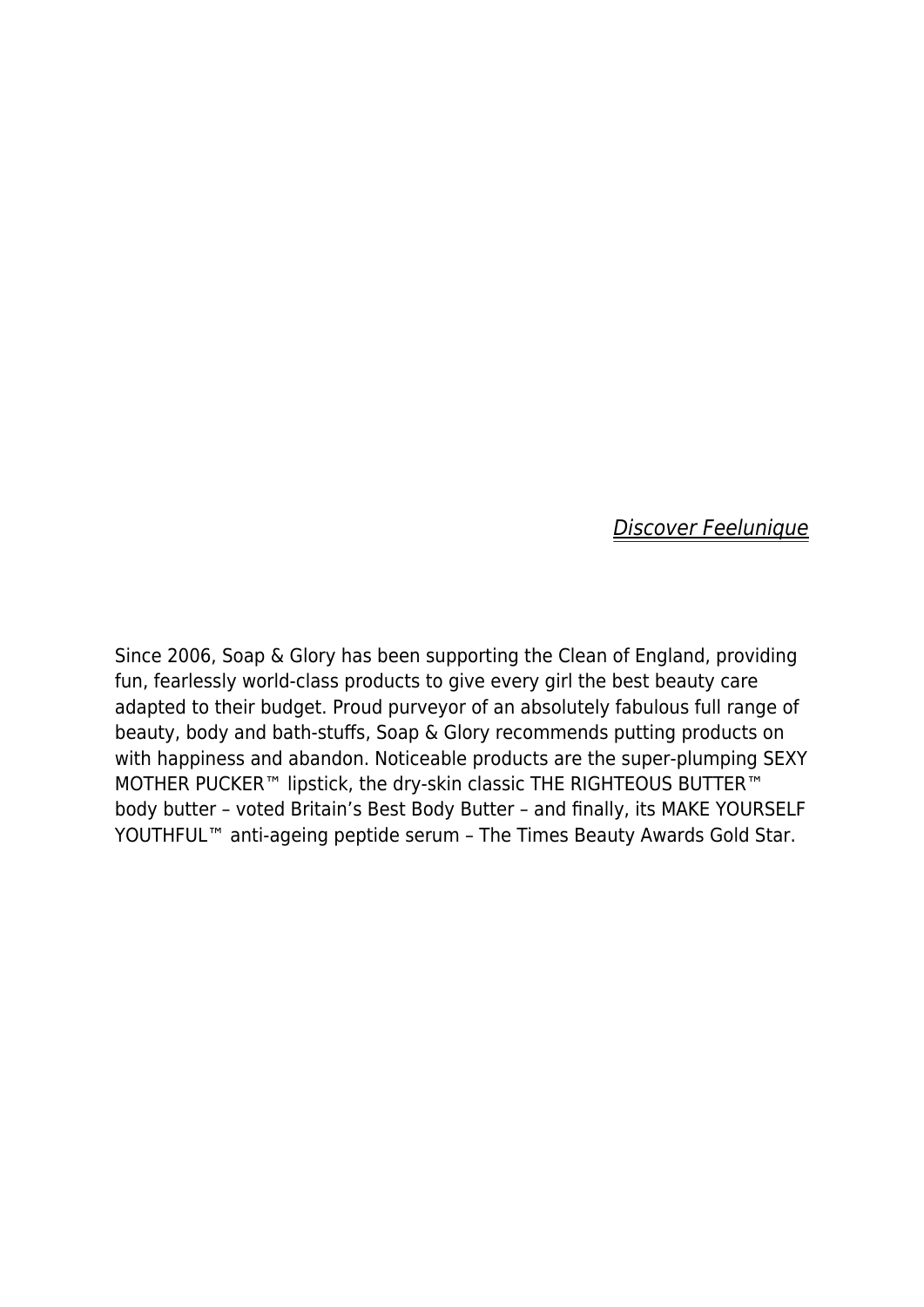[Discover Soap & Glory](https://www.soapandglory.com/)

Born in 2015, LeSalon has created the beauty salon of the 21st century: ondemand, consistent and high-quality service, delivered to your location at a date and time that is convenient for you. The company is disrupting the beauty market using technology, connecting beauty technicians and customers directly with fairer prices while offering a highly personal service.

Unsure of which massage type is best for you? We've got it covered. Read all about the different types of massage here: <https://t.co/oG93cfiylt>[#beauty](https://twitter.com/hashtag/beauty?src=hash&ref_src=twsrc%5Etfw) [#mobilebeautysalon](https://twitter.com/hashtag/mobilebeautysalon?src=hash&ref_src=twsrc%5Etfw) [#massage](https://twitter.com/hashtag/massage?src=hash&ref_src=twsrc%5Etfw) [#beautyblog](https://twitter.com/hashtag/beautyblog?src=hash&ref_src=twsrc%5Etfw) [pic.twitter.com/uQwnJ4Snq5](https://t.co/uQwnJ4Snq5)

— LeSalon (@LeSalonApp) [August 10, 2020](https://twitter.com/LeSalonApp/status/1292847278403850240?ref_src=twsrc%5Etfw)